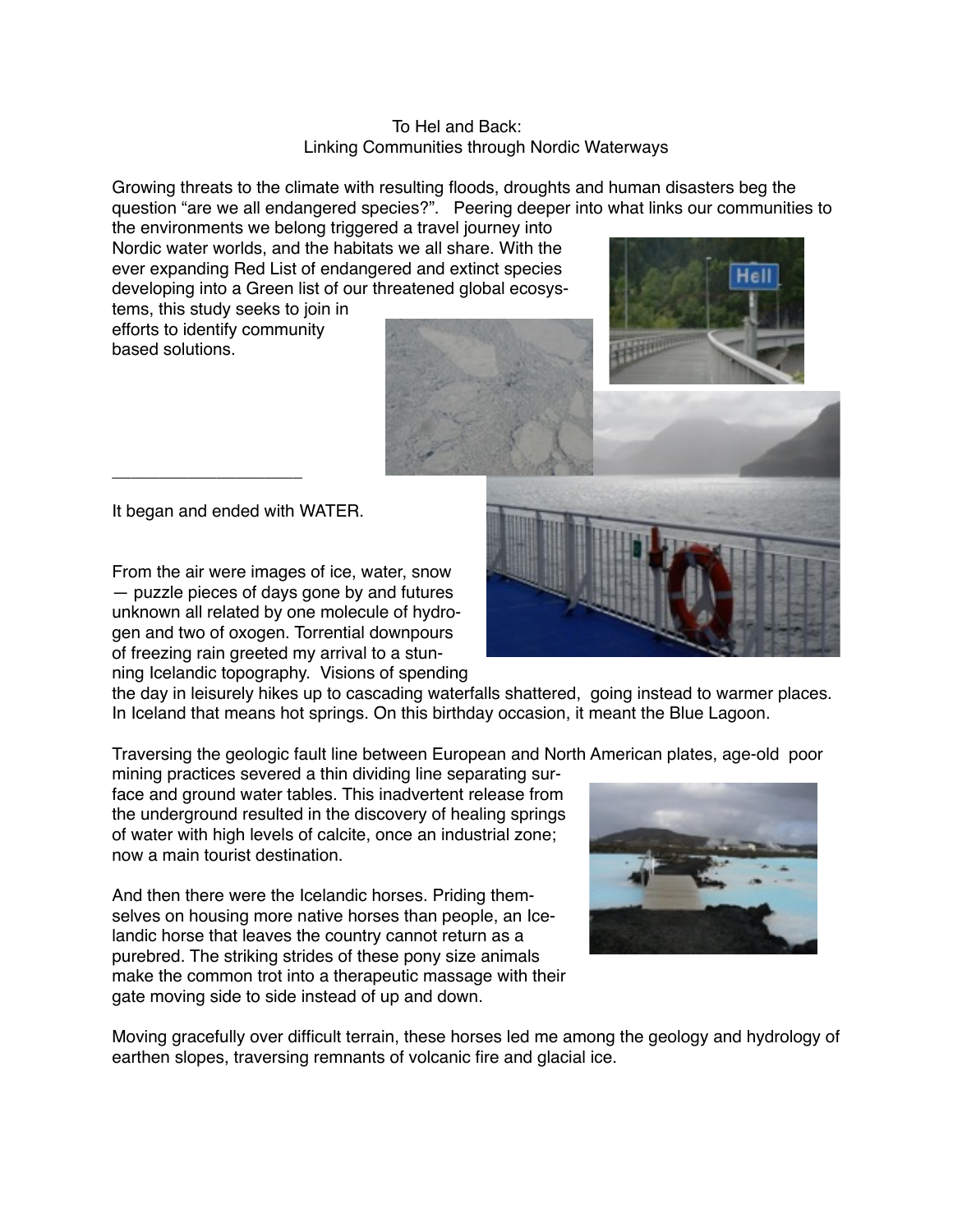Seaward coastlines then led to the inland shores of Lake Myvatyn, a glacial lake draining ages of snow into sensitive wetlands, with native fish, birding trails, and rich volcanic soils. It is also the only other location in the country for calcite laden hot spring waters as in the Blue Lagoon.

Fault lines between the North American and European continents sneak upon you as you traverse this rugged terrain. Local hospitality and faire was abundant as residents proudly hosted me in guest houses, restaurants and nature adventures.

The Saga, or stories of this region abound with



history and nature and tout a picturesque encounter linking generations. However it did not account for the expected exponential increase of visitors in such a wild region. The quest for ecologically based tourism







Guarding habitat means first identifying vulnerable areas. Fresh water fish were the local speciality here as Iceland continues to be the only Scandinavian country with wild native fish to be found in local waters. Bread is baked in natural hot spring ovens and used in local restaurants, bringing the underground waters to dining tables.

The spring high seas did not stop our whaling

voyage and the diverse species found there, or the snow laden adventure into the outback seeking some of the most wildly beautiful waterfalls I have ever seen. Fields of white link the snowy outback to the fire and ice topography that identify this region.



Connections from fresh water to marine environments led us back to the ocean shores. A roadside stop was met with song as I joined the Faro Islands choir en route back to the ferry and our voyage connecting communities by waterways continued on the ride across national boundaries in the sea.

A community apart but so linked in, the Faro Islands proudly touts an olympic size community



pool preparing all ages for their water laden lives. Music abounds with the slightest prompting to break out in song and concerts galore singing their connection with this rugged environment. Stopping so briefly on their shores brought hopes of returning to experience the fullness of this rich culture.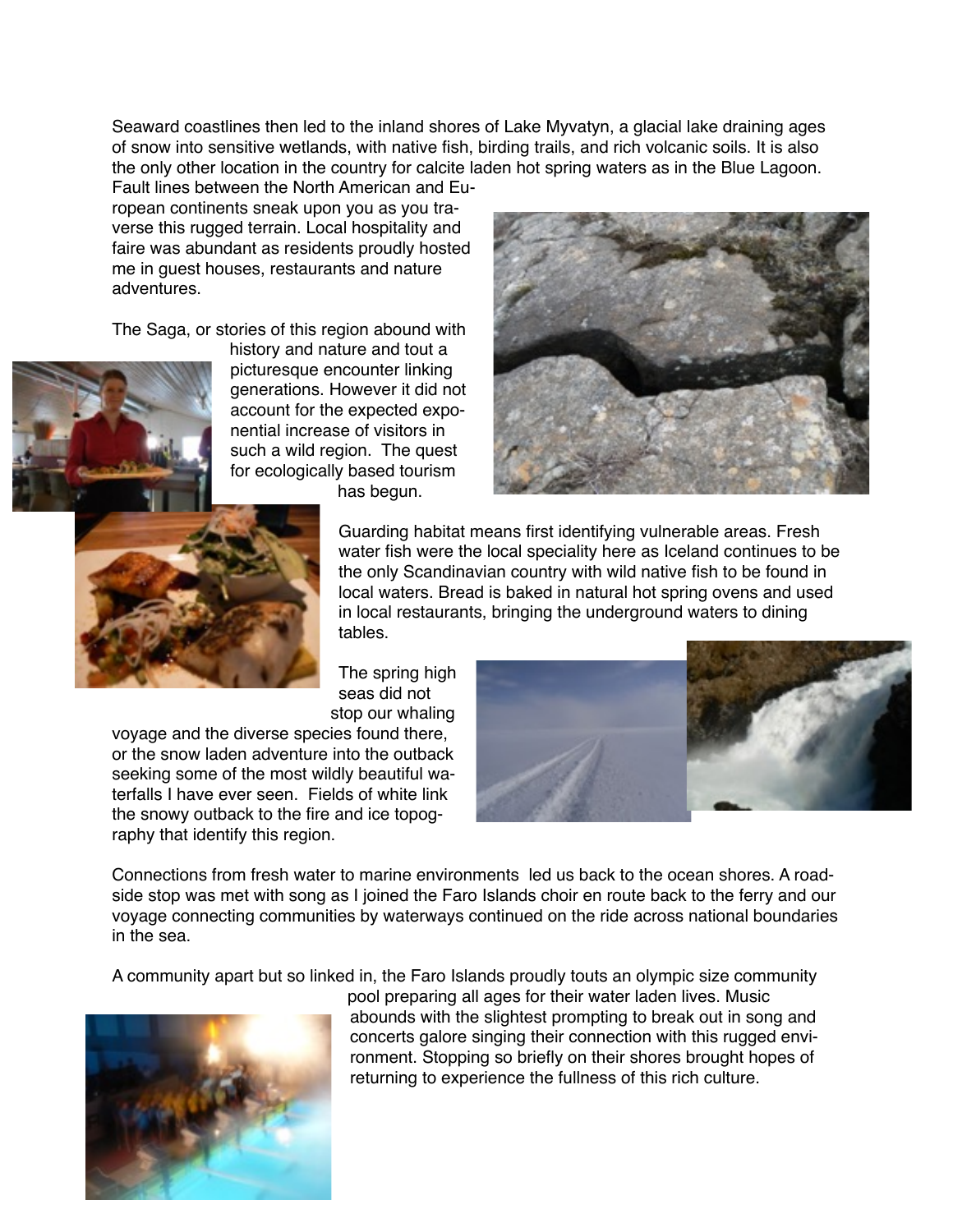In the seaward path to Norway, and one of the best social services economy in the world, Denmark hosts its own history, modern vs. traditional cultures. A living history village tells the story of days gone by but between the lines lie their



shielded place in the Second World War. Denmark now opens its doors to many. Bordering pressures of growing development, partners included hotels and an antique hot spring spa seeking to counter a contrasting urban expansion. Housed also by refugees, an underground network of those seeking asylum from political oppression was unveiled, adding hidden creativity and color to the mix.

Sensitive hydrological ecosystems brought us to the gateway of the Arctic circle, and the hub of







ing and memories of a time when all was made by hand; rather than oil. A day long boat ride opened up the myriad of local Fyords that mark this region. Bergen, Norway. But surrounded by Nordic culture and environments, our first encounter was with the New York Fire Department, and those who had served on the day of 911. These familiar faces had arrived in Norway to seek engines, linking our emergency services across continents.



National Day abounded with costumes and musical marches in the streets, commemorating regional cloth-



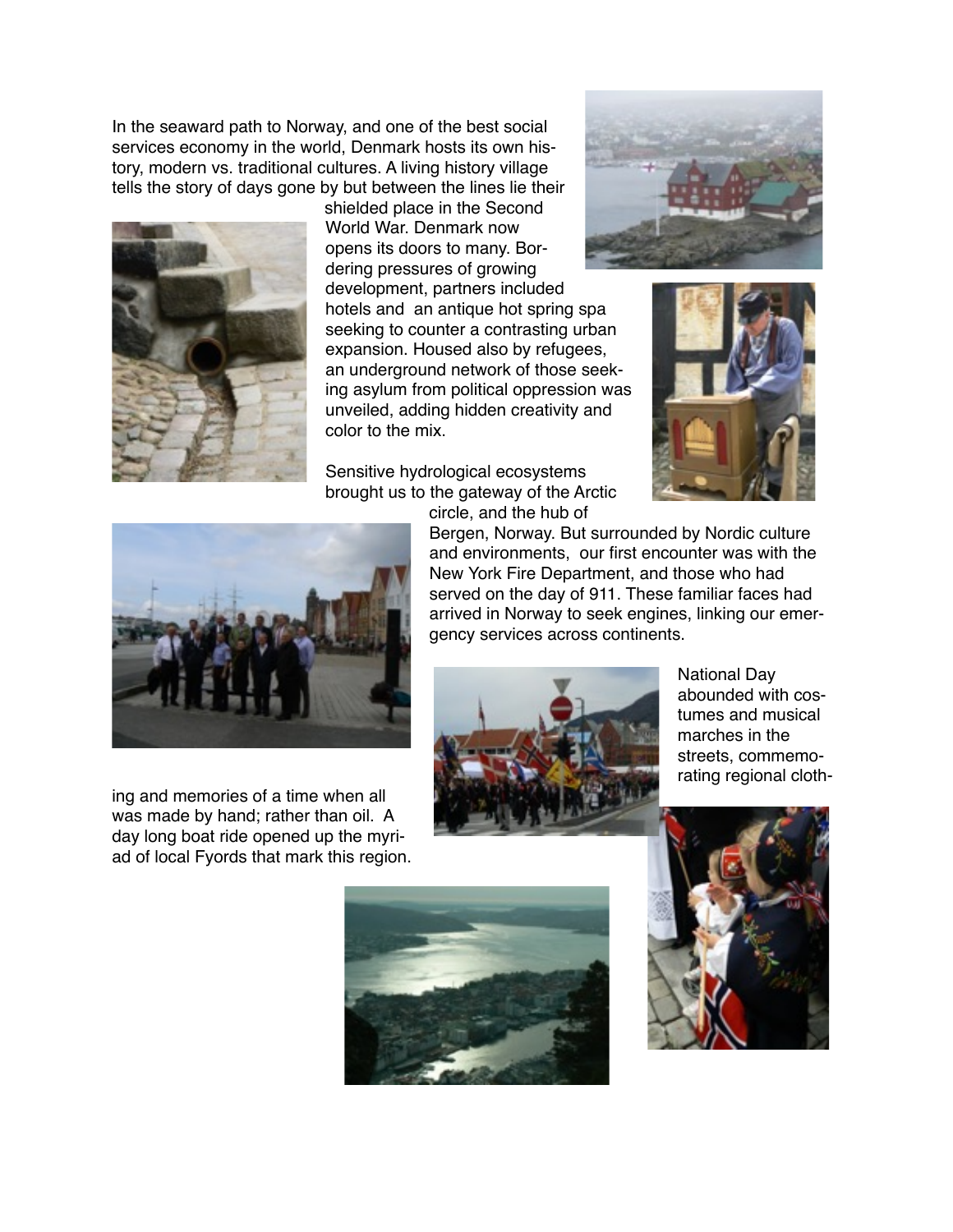

Traveling along waterways from Bergen to the Arctic Circle and beyond, through habitat historically supporting native species, the local fish were absent, now replaced by fish farms in this once thriving resource based economy.

With flights to catch, we had counted on the regional train system to link our water to air. A train system relied upon for regional connections, suddenly brought to a halt by landslides and torrential rains. Roads blocked and tracks destroyed, we were obliged in-





stead, to go to Hell, Norway, that is… Local

hotel compassion came to the rescue when we were stranded in Hell. Hell turned out to be a friendly place.

Following the road to Hell, we stumbled upon petroglyphs of times gone

by, with flows of water again connecting the generations. These works of art from another people who inhabited these lands, depicted wildlife such as

reindeer and fish still found in more wild areas.

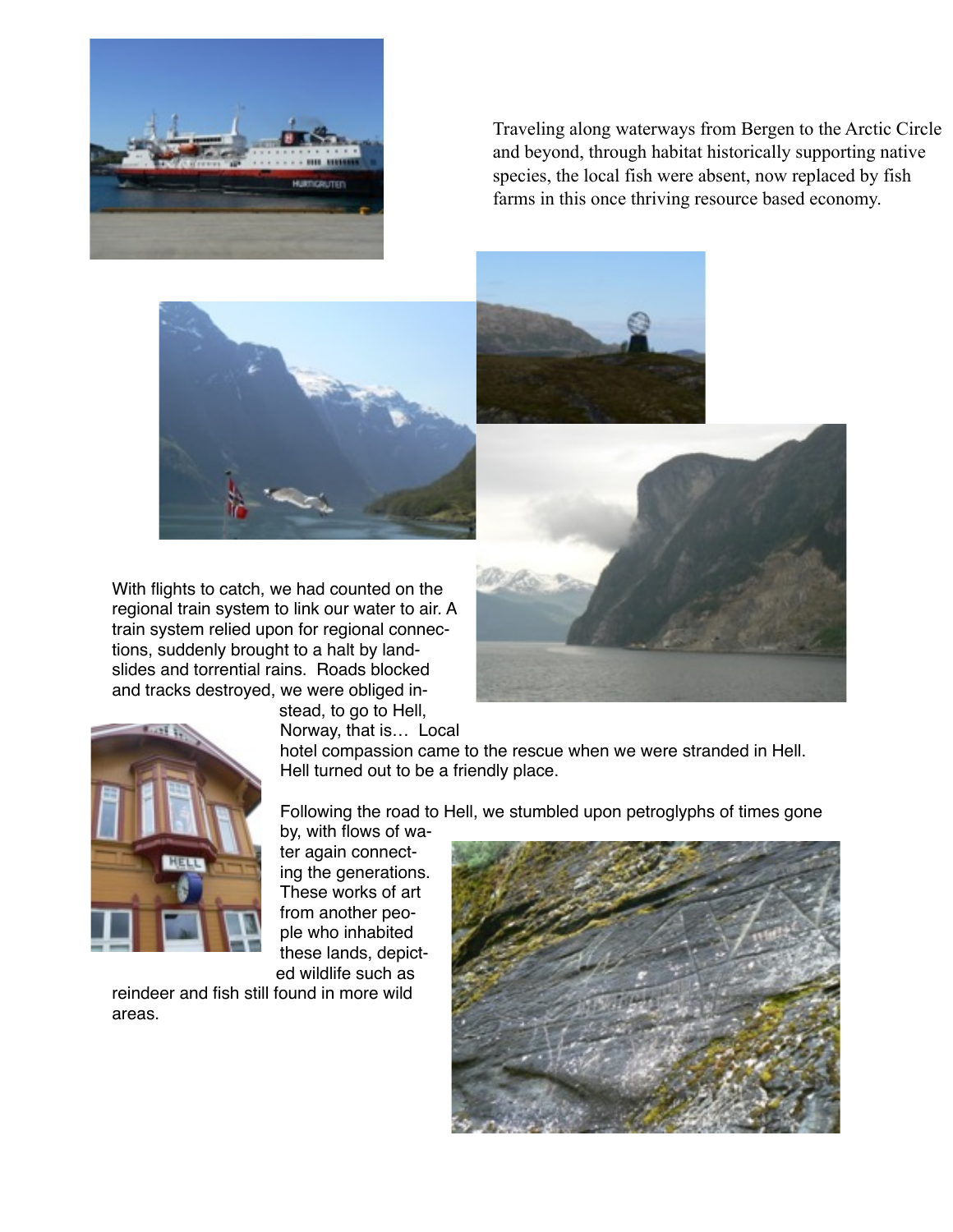





with the connections through the depth of watersheds. Participating in the Tribal Canoe Journeys in North America Puget Sound linked the Petroglyphs from Norway with these First Generation explorations.